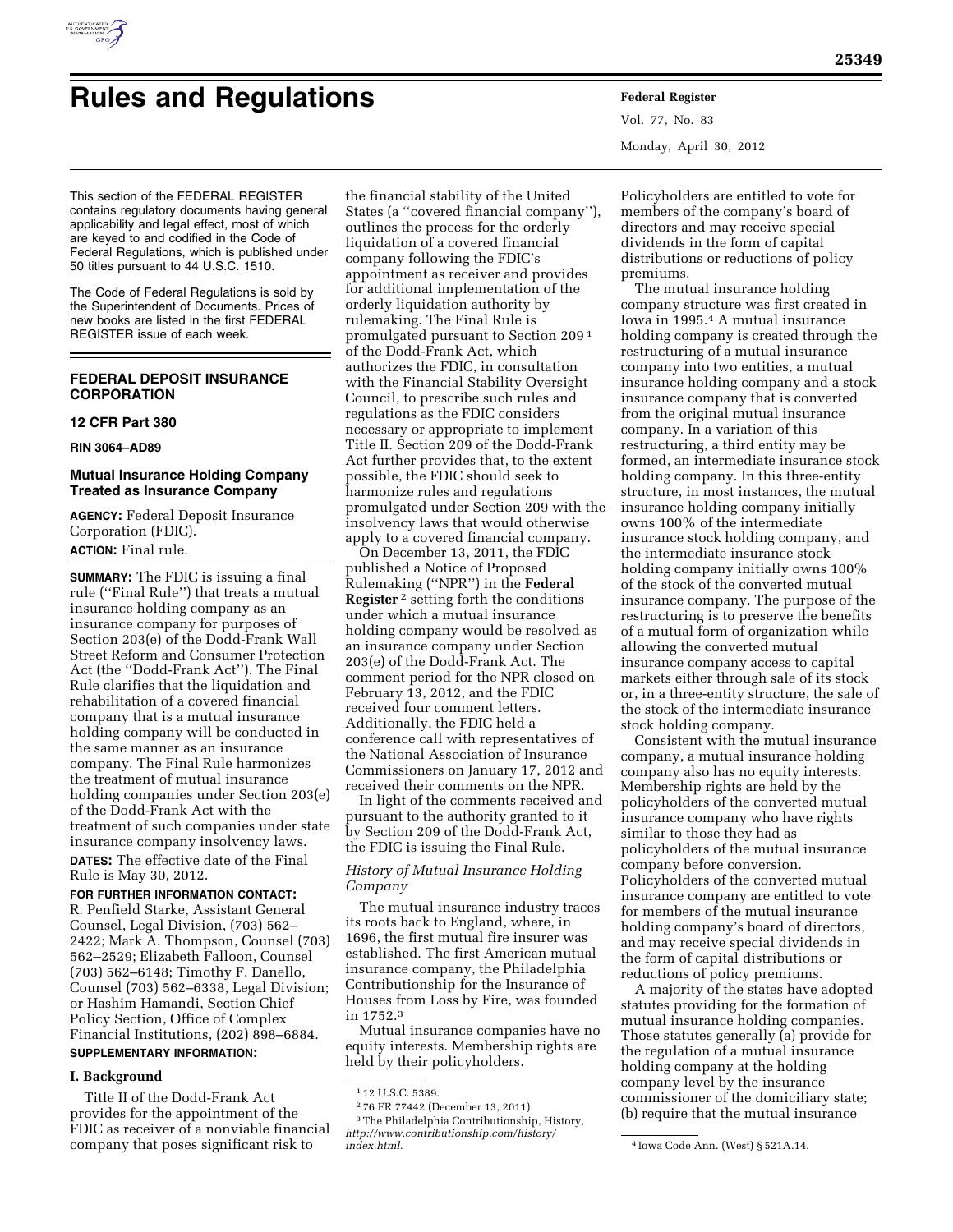**25350 Federal Register** / Vol. 77, No. 83 / Monday, April 30, 2012 / Rules and Regulations

holding company maintain voting control over the converted mutual insurance company; and (c) specifically subject a mutual insurance holding company to liquidation or rehabilitation under the state regime if the converted mutual insurance company is placed in liquidation or rehabilitation. In addition, either by statute, rule or regulation, in the liquidation of a converted mutual insurance company, the assets of the mutual insurance holding company generally are included in the estate of the converted mutual insurance company being liquidated.5

## *Treatment of an Insurance Company Under Section 203(e) of the Dodd-Frank Act*

In providing for the orderly liquidation of a covered financial company under Title II of the Dodd-Frank Act, Congress recognized that insurance companies historically had been liquidated and rehabilitated pursuant to a state insolvency framework. As a result, Congress provided that ''if an insurance company is a covered financial company or a subsidiary or affiliate of a covered financial company, the liquidation or rehabilitation of such insurance company, and any subsidiary or affiliate of such company that is [an insurance company], shall be conducted as provided under applicable State law.'' 6

The term "insurance company" is defined in Section 201(a)(13) of the Dodd-Frank Act to mean ''any entity that is—(A) engaged in the business of insurance; (B) subject to regulation by a State insurance regulator; and (C) covered by a State law that is designed to specifically deal with the rehabilitation, liquidation, or insolvency of an insurance company.'' 7 The identical definition is found in Section 380.1 of Title 12 of the Code of Federal Regulations. Concerns have been raised with respect to the application of this definition to mutual insurance holding companies because, under applicable state laws, a mutual insurance holding company generally is prohibited from selling policies of insurance. Thus, a mutual insurance holding company arguably does not fit squarely within a literal reading of the statutory definition of insurance company under the Dodd-Frank Act.

The treatment of a mutual insurance holding company, under certain circumstances, as an insurance

company for purposes of Section 203(e) is consistent with the legislative intent of the Dodd-Frank Act.8 This treatment is appropriate given the legal structure that forms a mutual insurance holding company from a converted mutual insurance company and the continuing interest of the policyholders of the converted mutual insurance company in both the converted mutual insurance company, as its customers, and the mutual insurance holding company, as holders of its membership interests. From a regulatory policy perspective, the extensive regulation of the mutual insurance holding company by the insurance commissioner of its domiciliary state and the inclusion of the mutual insurance holding company and its assets in the liquidation of the converted mutual insurance company also support this treatment.

## **II. Notice of Proposed Rulemaking: Summary of Comments**

On December 13, 2011, the FDIC invited public comment on a Notice of Proposed Rulemaking: Mutual Insurance Holding Company Treated as Insurance Company (the ''Proposed Rule'').9 The comment period ended on February 13, 2012. The FDIC received four comment letters from several industry and trade organizations representing the insurance industry and one individual. In addition, the FDIC met with representatives of the National Association of Insurance Commissioners to discuss the Proposed Rule.

The Proposed Rule clarified that a mutual insurance holding company would be treated in the same manner applicable to insurance companies under Section 203(e) of the Dodd-Frank Act, which provides that ''if an insurance company is a covered financial company or a subsidiary or affiliate of a covered financial company, the liquidation or rehabilitation of such insurance company, and any subsidiary or affiliate of such company that is [an insurance company], shall be conducted as provided under applicable State law.'' 10 This proposed treatment was limited to mutual insurance holding companies whose largest United States subsidiary (as measured by total assets as of the end of the previous calendar quarter) is an insurance company or an

intermediate insurance stock holding company, and whose investments are limited to the securities of an intermediate insurance stock holding company, the securities of the converted mutual insurance company and other assets and securities of the type authorized for holding and investment by an insurance company domiciled in its state of incorporation. The Proposed Rule also provided that this treatment apply only to mutual insurance holding companies that are regulated by and are subject to the insurance company insolvency laws of their states of domicile, and that are not subject to bankruptcy proceedings.

The public comments supported the Proposed Rule's objective of treating a mutual insurance holding company as an insurance company for purposes of Section 203(e) of the Dodd-Frank Act.11 The comments focused on two elements of the Proposed Rule: The definitions of mutual insurance holding company and intermediate insurance stock holding company and the conditions imposed in order for a mutual insurance holding company to qualify as an insurance company under Section 203(e) of the Dodd-Frank Act.

Most of the commenters suggested that the definition of mutual insurance holding company be modified with respect to the requirement that the mutual insurance holding company ''hold either (i) At least 51% of the issued and outstanding voting stock of the intermediate insurance stock holding company, if any, or (ii) if there is no intermediate insurance stock holding company, at least 51% of the issued and outstanding voting stock of the converted mutual insurance company.'' Several commenters noted that many state laws only require the mutual insurance holding company to own a majority of the voting stock of the intermediate insurance stock holding company, if any, or, if there is no intermediate insurance stock holding company, a majority of the voting stock of the converted mutual insurance company. One commenter recommended substituting ''a majority of the voting stock'' for ''51% of the issued and outstanding voting stock'' where the phrase appears within the definition of mutual insurance holding company. Another commenter recommended substituting ''a majority of the voting power in the election of directors'' for ''51% of the issued and outstanding voting stock'' where the phrase appears within the definition of mutual insurance holding company.

<sup>5</sup>*E.g.,* Iowa Code Ann. (West) 521A.14(4), 215 Ill. Comp. Stat. Ann. (West) 5/59.2(1)(f)(v), and Neb. Rev. Stat. § 44–6125(6)(g).

<sup>6</sup> 12 U.S.C. 5383(e)(1).

<sup>7</sup> 12 U.S.C. 5381(a)(13).

<sup>8</sup>There is support in the legislative history of the Dodd-Frank Act for interpreting the term ''insurance company'' under Section 201(a)(13) to include a mutual insurance holding company. *See*  statement of Rep. Barney Frank, 111 Cong. Rec. H5216 (daily ed. June 30, 2010) and statement of Sen. Christopher Dodd, 111 Cong. Rec. S5903 (daily ed. July 15, 2010).

<sup>9</sup> 76 FR 77442 (December 13, 2011).

<sup>10 12</sup> U.S.C. 5383(e)(1). 11 12 U.S.C. 5383(e).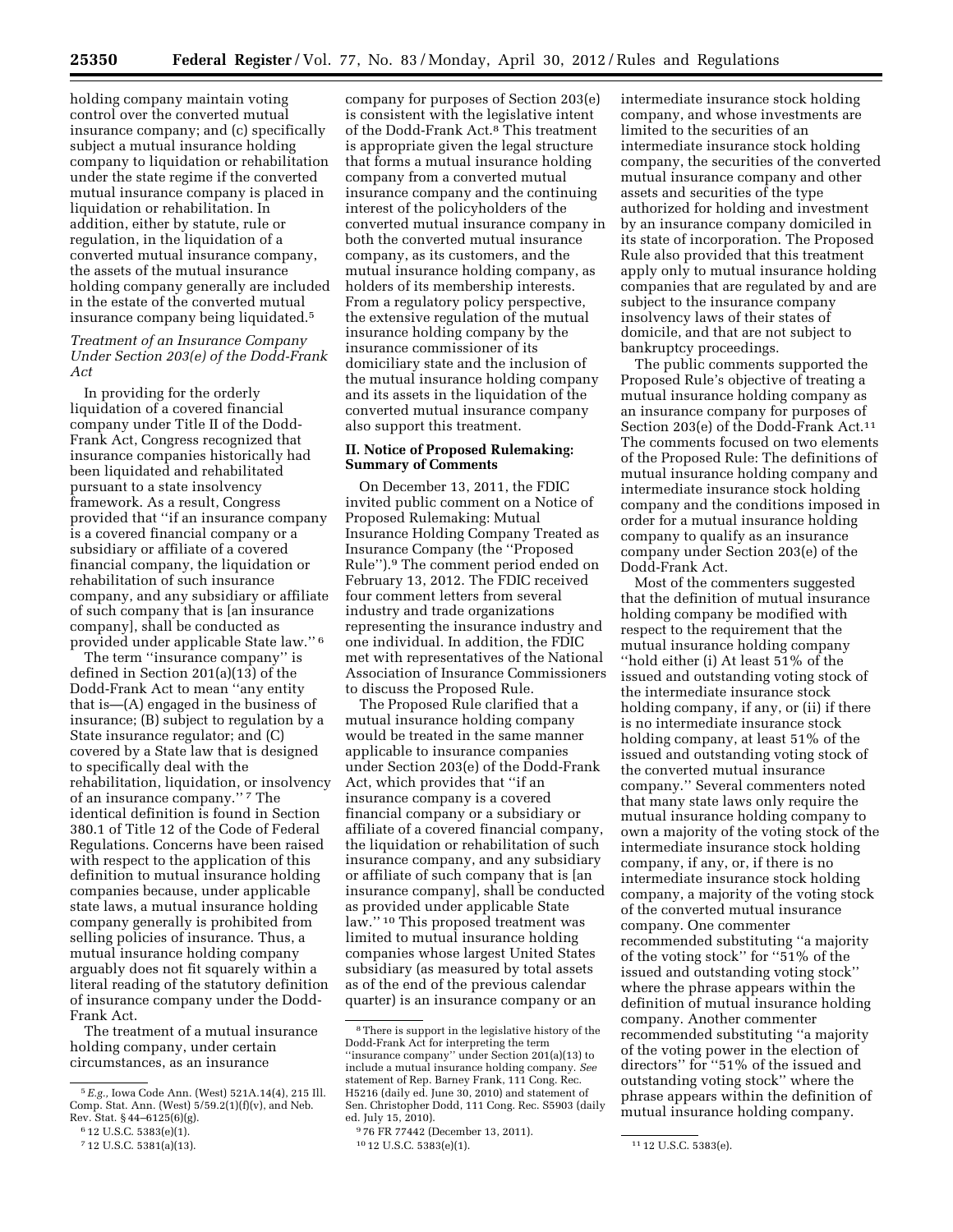Several commenters suggested that the definition of intermediate insurance stock holding company be modified with respect to the requirement that the intermediate insurance stock holding company ''hold all of the issued and outstanding voting stock of the converted mutual insurance company.'' One commenter suggested that the word "all" be changed to "a majority" to be more consistent with the requirements of state law. Another commenter suggested retaining the concept of ''all of the issued and outstanding voting stock'' but allow the ownership to be ''directly or indirectly.''

One commenter suggested that the definition of intermediate insurance stock holding company be modified to clarify that an intermediate insurance stock holding company can be formed either at the time of or at any time after the conversion of the mutual insurance company into a stock insurance company. Another commenter suggested deleting the phrase ''For purposes of this subpart'' from the definition of intermediate insurance stock holding company to be consistent with other definitions in § 380.1.

Several commenters suggested that the definition of mutual insurance company be modified. One commenter suggested that the word ''association'' should be changed to ''corporation'' because a mutual insurance company is a non-stock corporation and not an association. The same commenter suggested changing the words ''in which equity and voting rights are vested in the policyholders'' to ''in which rights in surplus and membership interests are vested in the policyholders'' because a mutual insurance company has ''surplus'' not ''equity'' and the interests of the members may be broader than just voting rights. Another commenter suggested changing the words ''in which equity and voting rights are vested in the policyholders'' to ''in which equity, voting rights and control are vested in the policyholders'' to emphasize that ''policyholders actually exercise effective control, rather than have that power merely conferred by charter or otherwise.'' One commenter suggested deleting the word ''domestic'' in the phrase ''a domestic insurance company organized under the laws of a State'' because it was redundant.

With respect to the conditions that must exist for a mutual insurance holding company to be treated as an insurance company for the purpose of Section 203(e) of the Dodd-Frank Act as set forth in § 380.11, several commenters suggested modifying one or more of the conditions. One commenter suggested removing the condition that

the company is not subject to bankruptcy proceedings under Title 11 of the United States Code, i.e., the U.S. Bankruptcy Code. The commenter noted that the issue of whether a mutual insurance holding company is excluded from coverage under the U.S. Bankruptcy Code is unsettled. Thus, in the commenter's view, imposing the condition in § 380.11 introduced uncertainty about whether a mutual insurance holding company would be treated as an insurance company for the purpose of Section 203(e) of the Dodd-Frank Act.

Several commenters suggested modifying the requirement in § 380.11 that the mutual insurance holding company limit its assets and investments to the securities of an intermediate insurance stock holding company, the securities of the converted mutual insurance company ''and other assets and securities of the type authorized for holding and investment by an insurance company domiciled in its state of incorporation.'' The commenters noted that the requirement is not mandated by state law although some states do limit a mutual insurance holding company's investment in noninsurance assets. One of those commenters suggested that the mutual insurance holding company be allowed to make any investment ''permitted under applicable State law.''

The FDIC has carefully considered the comments and made appropriate revisions to the Final Rule as described below.

#### **III. Description of Final Rule**

#### *A. Overview*

The Final Rule modifies Part 380 of Title 12 of the Code of Federal Regulations, and provides generally that a mutual insurance holding company that meets the requirements of the Final Rule will be treated as an insurance company for the purpose of Section 203(e) of the Dodd-Frank Act.

#### *B. Section-by-Section Analysis of the Final Rule*

The Final Rule adds three definitions to Section 380.1 of Title 12 of the Code of Federal Regulations: Intermediate insurance stock holding company; mutual insurance company; and mutual insurance holding company. The definition of mutual insurance holding company has been modified in the Final Rule to provide that the company could own a ''majority'' of the stock of the intermediate insurance stock holding company and the converted mutual insurance company instead of the specific threshold of ''at least 51%''

included in the Proposed Rule. The definition of the intermediate insurance stock holding company was also modified in the Final Rule to delete an unnecessary introductory phrase ''For purposes of this subpart'' and to indicate that such company could be organized either at the time of or after the organization of the mutual insurance holding company and could hold ''a majority'' rather than ''all'' of the stock of the converted mutual insurance company. In addition, the definition of the mutual insurance company was amended to reflect that it is organized as a non-stock mutual corporation, not an association, and that its policyholders hold the surplus, not ''equity'' in this company. The Final Rule does not include any additional changes suggested by the public comments to permit the mutual insurance holding company to hold the voting stock of the intermediate insurance stock holding company directly or indirectly or to permit the intermediate insurance stock holding company to hold the voting stock of the converted mutual insurance company directly or indirectly. These changes appear inconsistent with the existing mutual insurance holding company structure. Likewise, the Final Rule does not remove the term ''voting rights'' and substitute the term ''membership interests'' since voting rights remain essential to defining the control of the mutual insurance company and the intermediate insurance stock holding company.

The Final Rule adds Section 380.11 to provide that a mutual insurance holding company shall be treated as an insurance company for the purpose of Section 203(e) of the Dodd-Frank Act, 12 U.S.C. 5383(e); provided that: (a) It is subject to the insurance laws of the state of its domicile, including specifically and without limitation, a statutory regime for the rehabilitation or liquidation of insurance companies that are in default or in danger of default; (b) it is not subject to bankruptcy proceedings under Title 11 of the United States Code; (c) its largest United States subsidiary (as measured by total assets as of the end of the previous calendar quarter) is an insurance company or an intermediate insurance stock holding company; and (d) its investments are limited to the securities of an intermediate insurance stock holding company, the securities of the converted mutual insurance company and other assets and securities of the type authorized for holding and investment by an insurance company domiciled in its state of incorporation.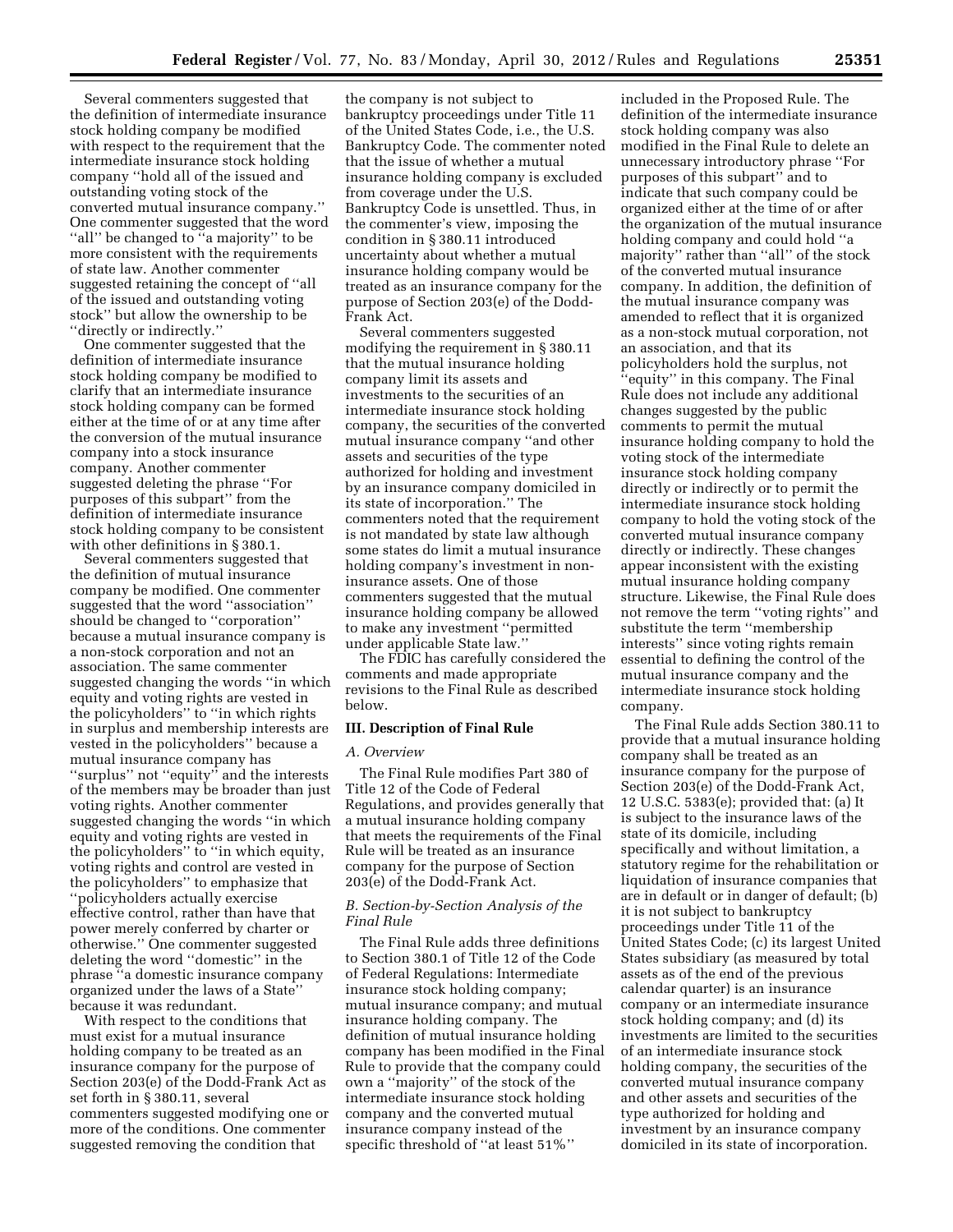The first proviso requires that the mutual insurance holding company be subject to the insurance laws of the state of its domicile, including specifically and without limitation, a statutory regime for the rehabilitation or liquidation of insurance companies that are in default or in danger of default and is included in the Final Rule to be consistent with two of the three prongs of the definition of ''insurance company'' set forth in Section 201(a)(13) of the Dodd-Frank Act. The reference to companies that are ''in default or in danger of default'' ensures that the state resolution process will be applicable in a time and manner comparable to the Title II orderly liquidation process, which applies to financial companies that are in default or in danger of default under Section 203(b)(1) of the Dodd-Frank Act.

The second proviso requires that the mutual insurance holding company is not subject to bankruptcy proceedings under Title 11 of the United States Code and is included to make clear that the mutual insurance holding company must not only be subject to the applicable state insurance law but must also be resolved under the applicable state insurance law. Thus, the Final Rule does not delete this requirement as some public comments suggested, but rather retains it to ensure that there is no ambiguity or conflict with respect to the determination of which insolvency regime is applicable to a mutual insurance holding company. To the extent that any such ambiguity or conflict exists, it is the intent of the Final Rule that the ambiguity be resolved in favor of allowing resolution under Title II of the Dodd-Frank Act even if the mutual insurance holding company may be an eligible debtor under Title 11 of the United States Code.

The third proviso, which requires that the mutual insurance holding company's largest United States subsidiary (as measured by total assets as of the end of the previous calendar quarter) is an insurance company or an intermediate insurance stock holding company, is included to ensure that, if a mutual insurance holding company covered by the Final Rule is placed in orderly liquidation under Title II of the Dodd-Frank Act, the Director of the Federal Insurance Office would participate in making the recommendation to take such action in accordance with the provisions of Section 203(a)(1)(C) of the Dodd-Frank Act. In addition, this requirement is intended to make clear that an insurance company subsidiary of the mutual insurance holding company

must be its most significant subsidiary by asset size.

The final proviso requires the mutual insurance holding company to limit its investments to the securities of the intermediate insurance stock holding company, the securities of the converted mutual insurance company and other assets and securities of the type authorized for holding and investment by an insurance company domiciled in its state of incorporation. The FDIC rejected a public comment to alter these investment requirements because the FDIC believes that this proviso ensures that the mutual insurance holding company is operating purely as a holding company and is not itself actively engaged in operating noninsurance businesses.12

#### **IV. Regulatory Analysis and Procedure**

#### *A. Paperwork Reduction Act*

In accordance with the Paperwork Reduction Act (44 U.S.C. 3501 *et seq.*) (''PRA''), the FDIC may not conduct or sponsor, and a person is not required to respond to, a collection of information unless it displays a currently valid Office of Management and Budget (OMB) control number. The Final Rule would not involve any new collections of information pursuant to the Paperwork Reduction Act (44 U.S.C. 3501 *et seq.*). Consequently, no information will be submitted to the Office of Management and Budget for review.

#### *B. Regulatory Flexibility Act*

The Regulatory Flexibility Act 5 U.S.C. 601 *et seq.* (RFA) requires each federal agency to prepare a final regulatory flexibility analysis in connection with the promulgation of a final rule, or certify that the final rule will not have a significant economic impact on a substantial number of small entities.13 Pursuant to Section 605(b) of the Regulatory Flexibility Act, the FDIC certifies that the Final Rule will not have a significant economic impact on a substantial number of small entities.

Under regulations issued by the Small Business Administration (''SBA''), a ''small entity'' includes those firms within the ''Finance and Insurance'' sector with asset sizes that vary from \$7 million or less in assets to \$175 million or less in assets.14 The Final Rule clarifies that a mutual insurance holding company that is a covered financial company will be treated as an insurance company for the purpose of Section 203(e) of the Dodd-Frank Act. The Final Rule provides internal guidance to FDIC personnel in such an event and will address an uncertainty in the financial system as to how such a company would be treated for purposes of Section 203(e) of the Dodd-Frank Act. For a mutual insurance holding company to be determined to be a covered financial company under Section 203(b) of the Dodd-Frank Act, its failure must have serious adverse effects on the financial stability of the United States. The Final Rule would apply to a mutual insurance holding company regardless of such company's size. Although the asset size of a company may not be the determinative factor of whether such company may pose a systemic risk to the financial stability of the United States, it is an important consideration. It is unlikely that the failure of a mutual insurance holding company that is at or below the \$175 million asset threshold, or the nature, scope, size, scale, concentration, interconnectedness, or mix of its activities, would pose a threat to the financial stability of the United States. As such, the Final Rule will not have a significant economic impact on small entities.

## *C. Small Business Regulatory Enforcement Fairness Act*

The Office of Management and Budget has determined that the Final Rule is not a ''major rule'' within the meaning of the Small Business Regulatory Enforcement Fairness Act of 1996 (''SBREFA'') (5 U.S.C. 801 *et seq.).* As required by SBREFA, the FDIC will file the appropriate reports with Congress and the General Accounting Office so that the Final Rule may be reviewed.

## *D. The Treasury and General Government Appropriations Act, 1999— Assessment of Federal Regulations and Policies on Families*

The FDIC has determined that the Final Rule will not affect family wellbeing within the meaning of Section 654 of the Treasury and General Government Appropriations Act, enacted as part of the Omnibus Consolidated and Emergency Supplemental Appropriations Act of 1999 (Pub. L. 105–277, 112 Stat. 2681).

#### *E. Plain Language*

Section 722 of the Gramm-Leach-Bliley Act (Pub. L. 106–102, 113 Stat. 1338, 1471), requires the Federal banking agencies to use plain language in all proposed and final rules published after January 1, 2000. The

<sup>&</sup>lt;sup>12</sup>The investments of the intermediate insurance stock holding company, however, are not restricted in this manner because, under the Final Rule, the intermediate insurance stock holding company is not treated as an insurance company for the purpose of Section 203(e) of the Dodd-Frank Act. 13See 5 U.S.C. 603, 604 and 605.

<sup>14</sup> 13 CFR 121.201.